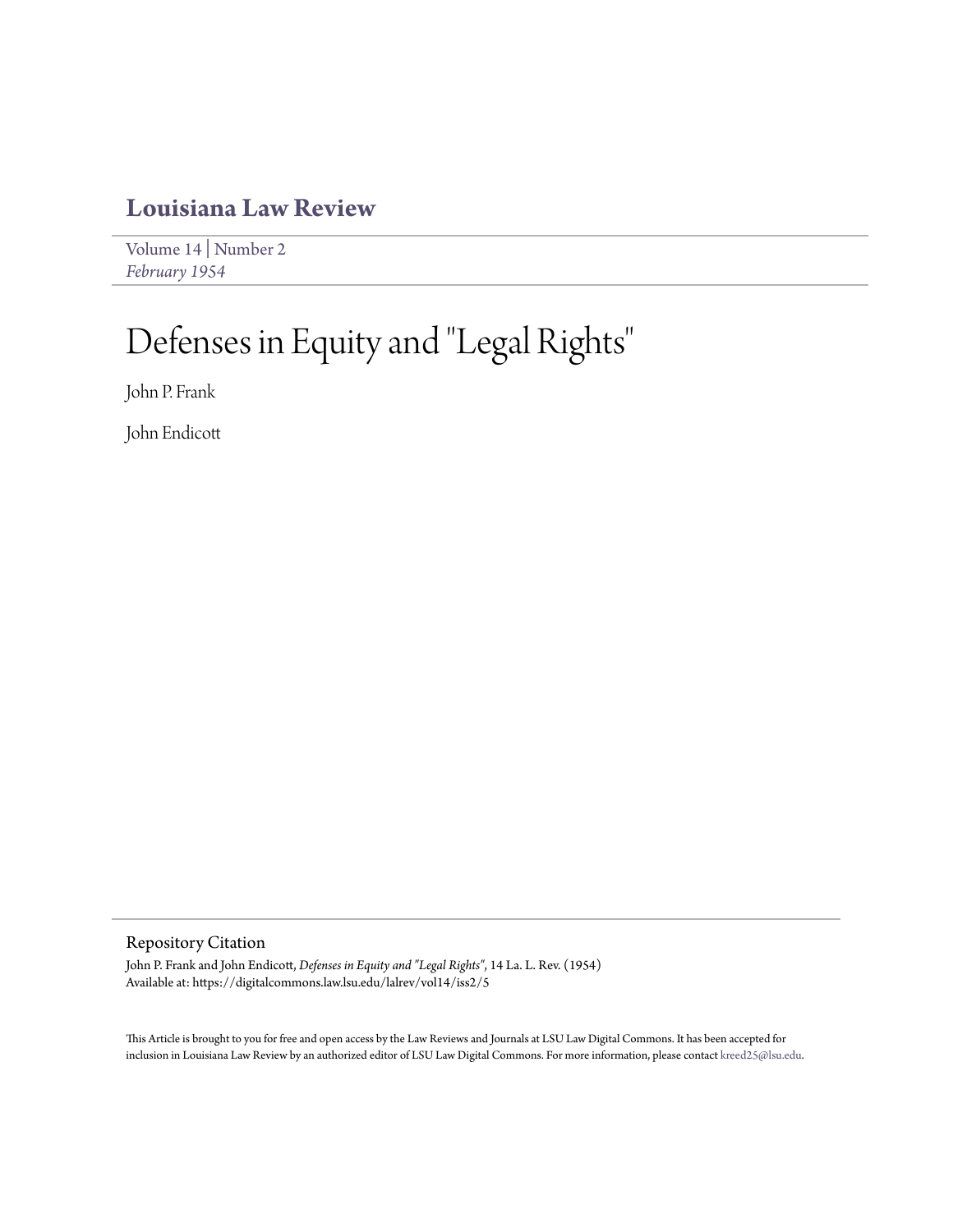## **Defenses in Equity and "Legal Rights"**

### *John P. Frank\** and *John Endicottt*

The books are full of expressions to the effect that the law will do dirty work which a "court of conscience" is too refined to touch. Here are typical examples: "The company may have a valid legal obligation against her, but a court of equity will not enforce it when it is inequitable to do so. .. **."I** or, "With an action at law available to appellants, with equity with the respondent, and taking cognizance of more delicate distinctions between right and wrong than may be had in courts of law . . . .<sup>22</sup> The Comment to Section 367 of the Restatement of Contracts observes: "Even though the plaintiff's conduct has not been such as to cause a court to refuse him a judgment for damages **...** it may be such as to disentitle him to the remedy of specific performance." The Comment to Section 940 of the Restatement of Torts, under the heading "Unclean Hands" makes a sharp distinction between the "discretionary withholding of injunctive protection to a recognized right" and those misdeeds of a plaintiff which "operate, as a matter of substantive law, to prevent the existence of tort liability on the part of the defendant."

The precise question for analysis here is whether the distinction in law implicit in these quotations is also a distinction in fact. The rule of law obviously contemplates that there may be a legal remedy which survives a rejection of the equitable claim. Does such a remedy actually exist?

To find out the practical value of that remedy at law, we have examined 350 reported cases in which the defenses of clean hands, inadequacy of consideration, hardship, and misrepresentation have been raised in the past ten years. In selecting the basic list of 350 cases, we have excluded, first, the cases in which dismissal is solely on the grounds of adequacy of the remedy at law, since this involves application of tradition and rules apart

<sup>\*</sup> **Associate Professor of Law, Yale Law School.**

<sup>t</sup>**LL.B. 1953, Yale** Law School. Professor Frank **wishes** to make explicit **that** while this comment **can** fairly **be** called **a** collaboration, the basic research **was** done **by Mr.** Endicott.

**<sup>1.</sup> Savings Building & Loan Ass'n v. McCall, 20 Tenn. App. 68, 72, 95 S.W.2d 933, 935 (1935).**

**<sup>2.</sup> Eisenbeis v. Shillington, 349 Mo. 108, 116, 159 S.W.2d 641, 645 (1941).**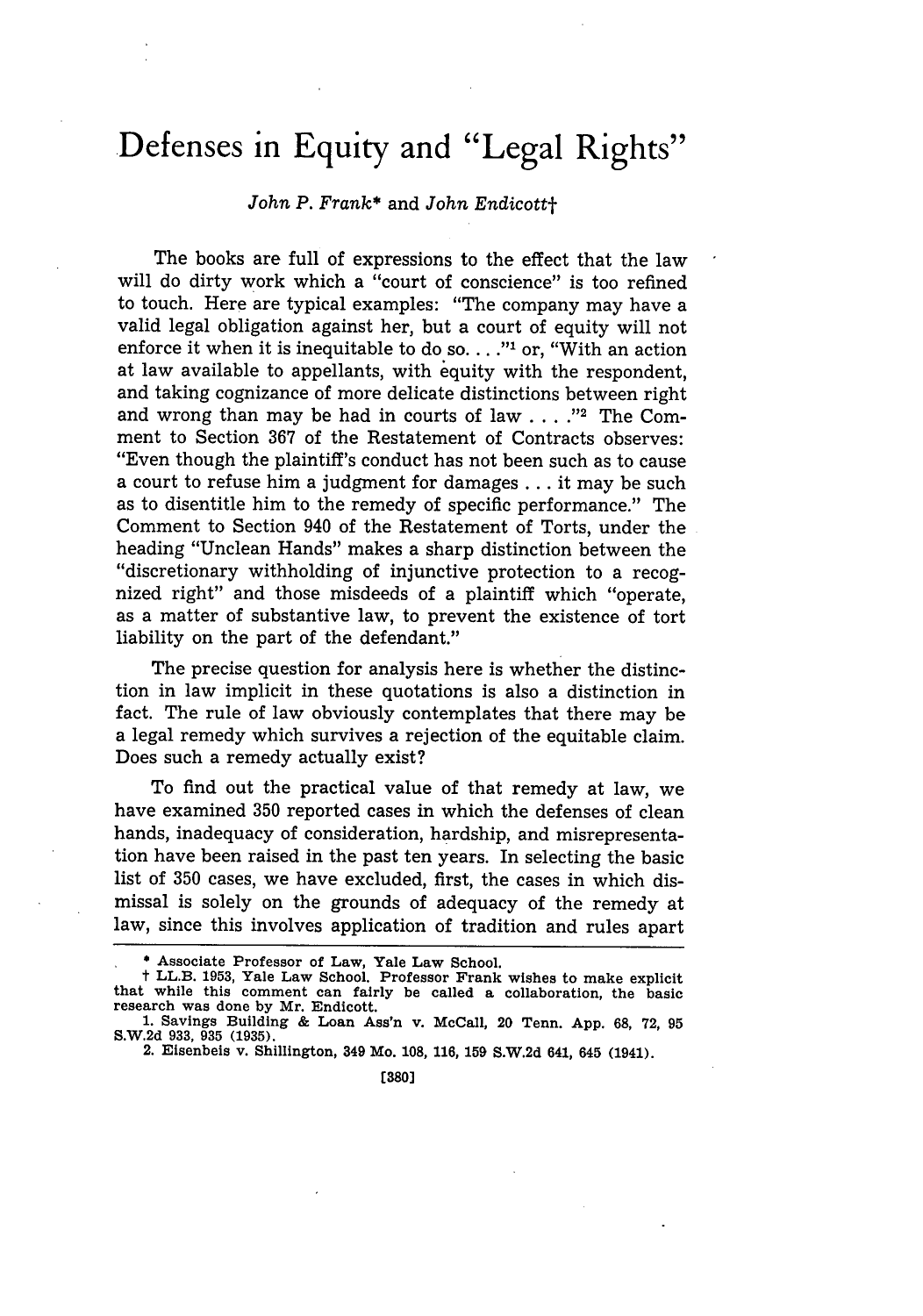from the traditions of "conscience"; second, the cases in which dismissal is on a balance of convenience, in which we assume that the plaintiff does get damages if they can be calculated; and third, the cases of dismissal for laches, since here the statute of limitations is either an absolute and obvious barrier or no barrier at all, and in the latter case we assume that a legal remedy is sought if it is of any value.

Of the 350 "pure conscience" cases, 150 most clearly turned on clean hands, inadequacy of consideration, hardship, or misrepresentation. Letters were sent to counsel of record inquiring as to the subsequent history of these 150 cases. Fifty-six responses were received. While the sample is too small to permit of firm conclusions, the results are sufficiently suggestive to be worth reporting as a possible starting point for analysis by others.

The fifty-six surviving cases were utterly diverse, involving specific performance and injunction, tort and contract. Yet in one respect they were uniform: In every instance, an equitable defeat was a total defeat. In no instance did the defeated claimant gain anything by virtue of any reserved legal rights; in only two instances did he so much as try.3

The reasons why equitable defeat uniformly worked total defeat are classified below.

### Reasons *for Defeat*

1. *Equivalent legal defense.* In ten cases, claimant believed that the same defense which barred him in equity would, in perhaps slightly different form, bar him at law. For example, in *Ledirk Amusement Co. v. Schechner,4* plaintiff sued to require defendant to convey two theaters to him which, plaintiff alleged, defendant had purchased as his broker. But defendant "broker" was also thought by the seller to be the seller's agent, a fact known to the plaintiff; and relief was therefore denied on the theory that plaintiff's knowledge of defendant's duty to the seller gave plaintiff unclean hands in attempting to make the defendant his own agent. The plaintiff made no effort to recover at law, on the theory that the doctrine of *in pari delicto* would, in the light of his equitable defeat, bar his legal claim; and *in pari* delicto was in fact so used in two other cases.<sup>5</sup>

**<sup>3.</sup> See the** *MacRae* **and** *Furman* **litigations, discussed in notes 15-18 infra.**

<sup>4.</sup> **133 N.J. Eq. 602, 33 A.2d 894 (Ch. 1943).**

**<sup>5.</sup>** These are **the** *McRae* **and** *Furman* matters, **discussed in notes 15-18** infra. Similarly **in Hoover** v. Wright, 202 **S.W.2d 83 (Mo.** 1947), **a** claim for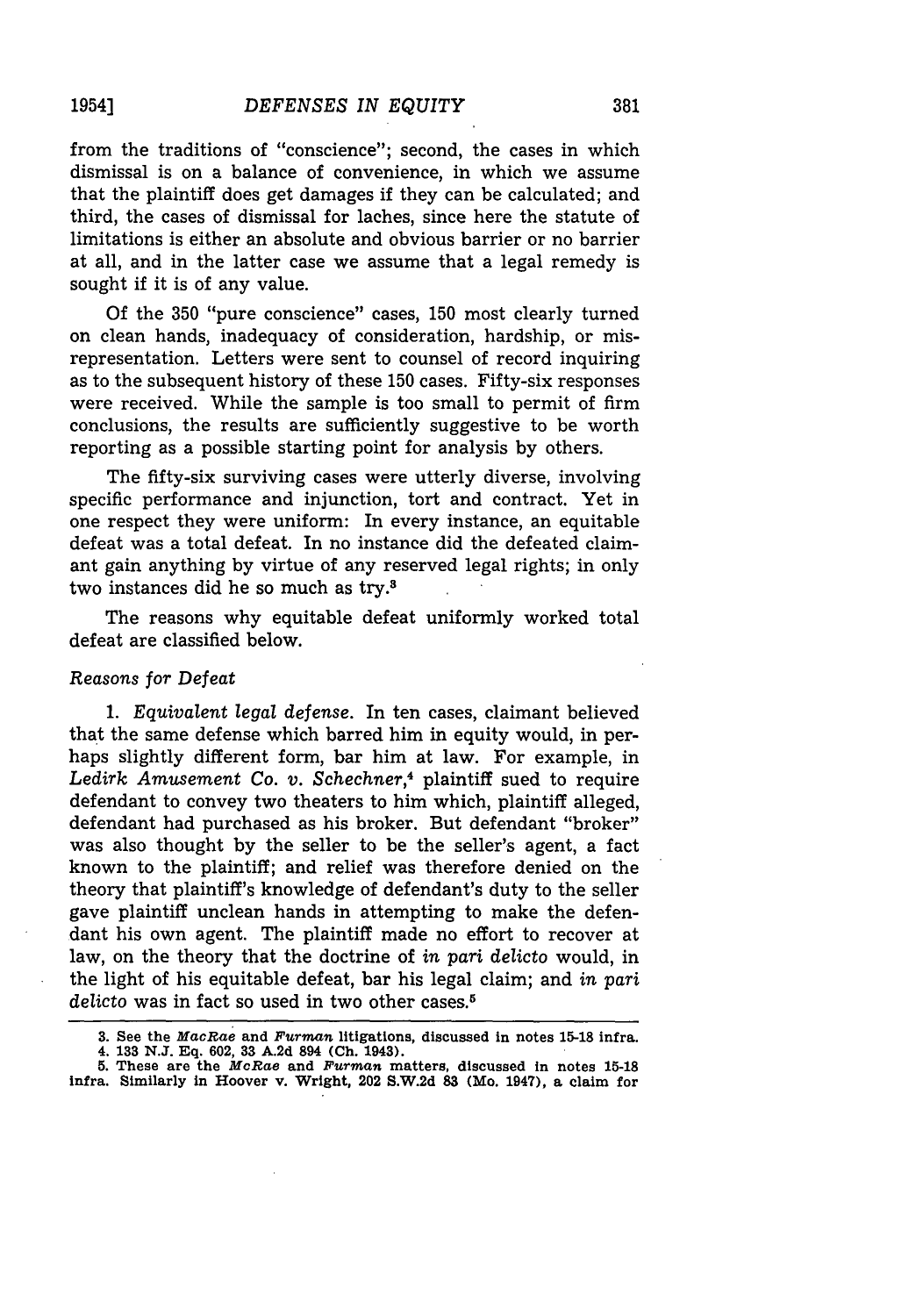Claims were abandoned on the belief that unclean hands would be found fraud at law;<sup>6</sup> equitable mistake might equal legal mistake;7 or, analogically only, laches might be converted into breach of contract.8 In one case, inadequacy of consideration freed defendant from an equitable estoppel, and thus permitted him to meet a damages claim with a defense of Statute of Frauds.<sup>9</sup> These cases point up the obvious fact that a legal remedy theo-

specific performance against the vendor in a land contract was defeated on the dual grounds of inadequacy of consideration and want of mental capacity by the vendor. The contract price was \$100 an acre, and testimony showed the land was at most worth \$125 an acre, not a large discrepancy. The evidence also showed that the defendant was "slipping" and had lost his business acumen; shortly after the trial he was declared to be of unsound mind. The plaintiff abandoned his claim in the belief that the mental state of the defendant would defeat him at law.

6. W. K. Ewing Co. v. Krueger, 152 S.W.2d 488 (Tex. Civ. App. 1941), action by vendor for specific performance of a land contract; defense, parol evidence showing that the plaintiff had told defendant at the time of con-<br>tracting that defendant would not be held to the agreement. Held, dismissed<br>because of plaintiff's unclean hands. Counsel for plaintiff wrote that tiff had sued for damages only, "the defendant could still have injected the fact that the contract was procured by fraud and that having so procured there should be no recovery for damages based on it as it would be entirely there showed as it is the same result would have been reached." Letter from Clinton G. Brown: Jr., San Antonio, Texas, March 14, **1952.**

7. Eisenbeis v. Shillington, 349 Mo. 108, 159 S.W.2d 641 (1941). Action for specific performance by vendor on land contract. Plaintiff's real estate agent had informed defendant that he could build a \$14,000 house on the lot, whereas in fact building restrictions required a house valued at \$20,000 Held, dismissed because, while there was no legal fraud, the mistake pre- cluded specific performance. Counsel for plaifitiff concluded that the proscluded specific performance. Counsel for plaintiff concluded that the prospects of recovery at law were too slim to warrant further expense.

8. Doering v. Fields, **187 Md.** 484, **50** A.2d **553** (1947), action for specific performance on land contract by vendee. Plaintiff had 45 days in which to make tender, got a ten day extension; two days after the expiration of the extension, he did make tender which the defendant-vendor refused. His suit was dismissed solely for the delay in tender, and plaintiff's counsel concluded that if the same matter were raised at law, the two day delay would have been treated as breach of the contract.

9. Dessert Seed Co. v. Garbus, 66 Cal. App.2d 838, 153 P.2d 184 (1944). Plaintiff-vendee sought specific performance and damages on a contract for the sale of a crop of onion seed, which he had already partially resold. He had duly made tender, and defendant had repudiated the contract. The underlying facts, abridged from a letter of Mr. Reginald L. Knox, Jr., **El** Centro, California, March 14, 1952, were that the seed was of a type which, before the war, had been almost entirely imported. The torpedoing of one ship during the war, carrying almost an entire year's supply, caused the domestic price to jump from \$1.00 a pound to \$3.50 a pound. Defendant thereupon began producing onion seed in the Imperial Valley, and as foreign supply was more completely cut off, prices continued to rise to \$4.50 and finally to \$7.00 a pound. The court denied specific performance upon the ground of inadequacy of consideration, and then reached the issue of damages. At this point, defendant relied on the statute of frauds; plaintiff coun- tered with the contention that defendant was barred from raising this defense by equitable estoppel; and the court, giving decision for defendant as to damages on the statute of frauds ground, held that defendant was not barred by equitable estoppel because, due to the inadequate consideration, there was no equity in the case.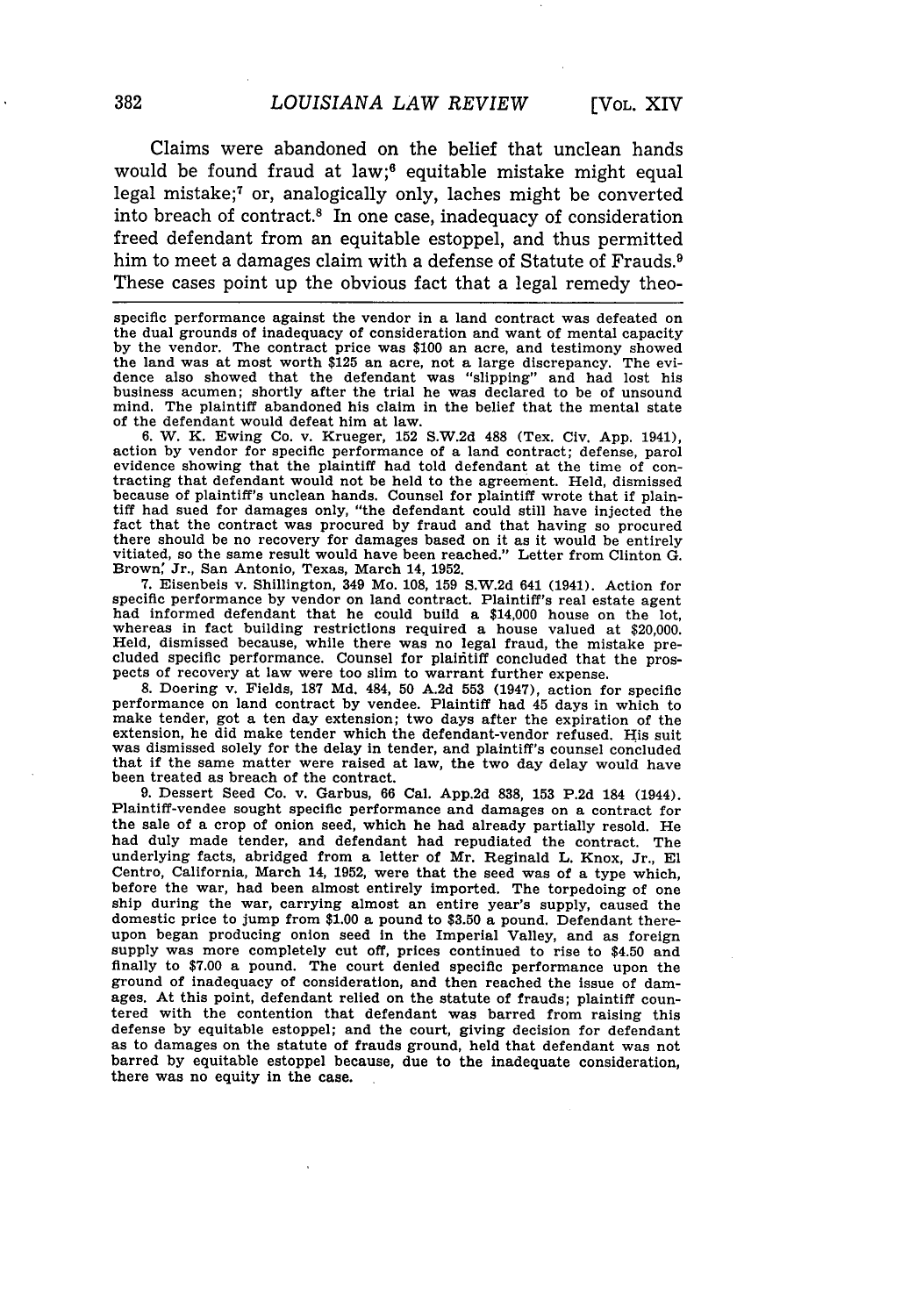retically reserved is useless if there is a legal parallel to the defense in equity.

2. *Absence* of *effective legal remedy.* In about 40 per cent of the cases there was no analogous legal remedy.

Good examples are actions to establish, rescind, or reform instruments. In one instance, plaintiff failed to secure cancellation of a deed to defendant, on the clean hands ground that the deed had been made to defraud plaintiff's creditors. Since the deed admittedly conveyed legal title, claimant had no remedy when cancellation failed.<sup>10</sup> In a similar case in which plaintiff sued to cancel for want of consideration a mortgage given to defendant, the defendant set up clean hands on the ground that the mortgage was given to defraud creditors, and also asked foreclosure. The court, with the stroke of Solomon, accepted the clean hands defense and refused cancellation; but it also held that the want of consideration might be offered defensively, and refused foreclosure. The decision left the property covered by a mortgage which could be neither cancelled nor foreclosed, a puzzle no legal action would solve.<sup>11</sup>

In other cases to reform or set aside contracts or enjoin torts, plaintiffs defeated in equity abandoned their suits because of inability to conceive of any useful legal remedy. $12$ 

11. Brown v. Rowland, **137** N.J. Eq. 462, 45 A.2d 592 (Oh. 1946). The attorney of record believes that the only solution for plaintiff is to wait twenty years, and then have the mortgage cancelled under a local arrangement under which mortgages can be cancelled when no payment has been made for that period.

A similar problem arose in Tutt v. Van Voast, 36 Cal. App.2d 282, 97 P.2d 869 (1939). Defendant was in possession of property, of which she had been mortgagee, by virtue of a foreclosure sale. Plaintiff possessed a sheriff's certificate on 45% of the property, based on an interest of one of the original mortgagors. Defendant had failed to join plaintiff in the foreclosure proceeding, and in the instant case, plaintiff sued for partition and accounting. The court dismissed, holding that plaintiff could not "do equity" and have clean hands except by paying his predecessor-in-title's share of the mortgage. Thereafter defendant "claimed the property openly and notoriously and paid all the taxes thereon for over a period of five years, after which time the title insurance company gave her a policy of title insurance and she sold it. The only one who could cause her trouble would of course, be Tutt, and under this decision . . . he could not become an actor against her until and unless he did equity." Letter from Mr. Lilburn Gibson, Ukiah, California, March 11, 1952.

12. Examples follow. In Smith v. Nix, 206 Ga. 403, 57 S.E.2d 275 (1950), plaintiff claimed to be a silent partner in defendant's liquor business and sought an accounting. Since Georgia law forbade silent partners in that business, the court denied the claim on grounds of unclean hands, leaving nothing further for plaintiff to do. Similarly, in Bute v. Stickney, 160 S.W.2d

<sup>10.</sup> Leeper v. Kurth, 349 Mo. 938, 163 S.W.2d 1031 (1942). One of plaintiff's creditors then sued him, got judgment, and had the deed set aside as a fraud on creditors.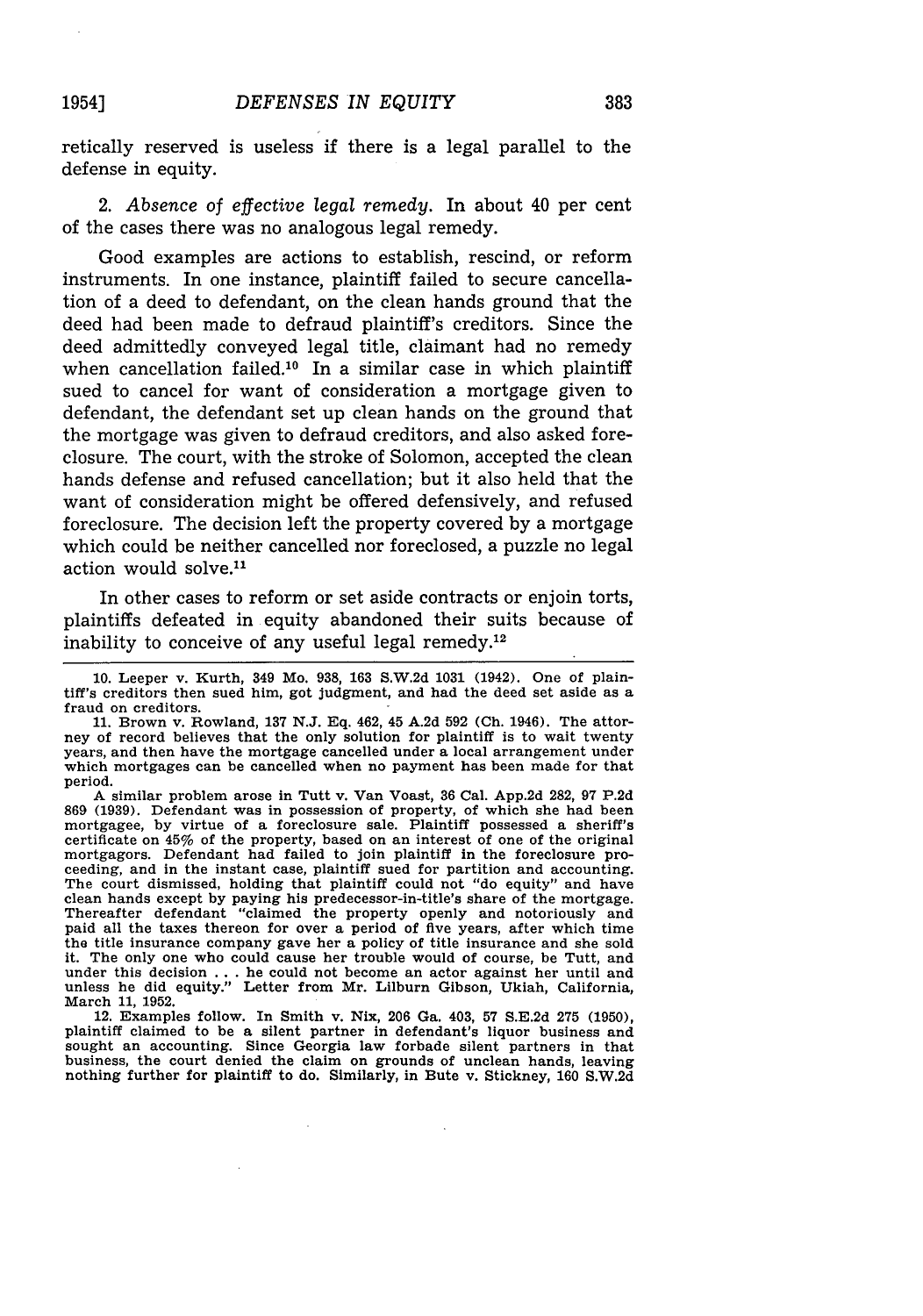3. *Procedural barriers* to *legal* claims. In the few remaining un-unified states, an equitable claim can easily be dismissed without prejudice to bringing a legal claim, and hence without fear of res judicata. However, in the code states, the commonly followed New York rule against splitting the legal and equitable elements of a cause of action requires a plaintiff either to present both elements of his claim at the beginning or to amend and proceed in the same cause after an equitable defeat.18 To this limited extent, the rule against splitting bars a legal remedy.

**302** (Tex. Civ. App. 1942), plaintiff bought mineral lands as an agent of defendant, and transferred them to defendant in a written agreement. He subsequently sought to cancel this instrument and to impose a resulting trust on an interest in the lands which he claimed as a commission. However, plaintiff had received a secret payment from the vendor for negotiating the sale, and the court construed this to be disloyalty to his defendant-principal which warranted dismissal of the cancellation suit for reason of unclean hands. Plaintiff's attorney concluded that with the writing outstanding, there was no possible legal remedy.

In Dutch Maid Bakeries v. Schleicher, **58** Wyo. 374, **131** P.2d **630** (1942), the court refused to enforce an agreement not to compete, otherwise valid, on the ground that the agreement had been too hard a bargain. Mr. John U. Loomis, Cheyenne, plaintiff's attorney, in a letter of March 21, 1952, said, "The only effective remedy we had was an injunction to prevent competition by Schleicher. Damages at law would have been difficult, if not impossible, to prove. Under these circumstances, I doubt whether we ever considered the advisability of an action at law." As of 1952, both parties were still in business.

In Albright v. Karston, **206** Ark. 307, **176 S.W.2d** 421 (1943), plaintiff, a bookmaker who had been raided, sought to enjoin police from further molestation of his property. He alleged that the raid was without a valid warrant. The court, denying relief, found that he had unclean hands, an occupational disease since it was illegal to make book in Arkansas. According to Mr. E. L. McHaney, Jr., Little Rock, Arkansas, March 4, 1952, no further action was taken. "As the report indicates, the great majority of the property, which was gambling equipment, was destroyed at the time it was taken. However . . . a clock and radio had not been destroyed. After the suit was concluded, the state police voluntarily returned this property to Karston." All that could do the plaintiff any substantial good was an injunction against further molestation.

In Morton Salt Co. v. Suppiger Co., 314 **U.S.** 488 (1942), plaintiff sought an injunction and an accounting for patent infringement. The Court, finding attempted monopoly by plaintiff, dismissed for unclean hands. According to Mr. Still E. Ezell, St. Louis, Missouri, March 6, 1952, "Since we were interested in an injunction, there was no remedy for our client." 13. Hahl v. Sugo, 169 N.Y. 109, 62 N.E. 135 **(1901),** which originated as an

action in the nature of ejectment to have defendant's house removed from its encroachment on plaintiff's property. Title was found to be in plaintiff, and a writ was issued to the sheriff which he returned because removal was impracticable. Plaintiff's motion to require defendant to remove the structure was denied. Instead of appealing, plaintiff brought a new action, in the nature of an action in equity, to compel defendant to remove. This second action was dismissed for splitting the cause of action, on the ground that there was only one cause of action and that plaintiff should have appealed the original order denying his motion that defendant remove the construction. See similarly Gilbert v. Boak Fish Co., **86** Minn. 365, 90 N.W. 767 (1902), holding that a successful suit to enjoin a nuisance could not be followed by a separate action for damages. The point has been reiterated with particular frequency In the Texas cases included in this study; Bute v. Stickney, **160**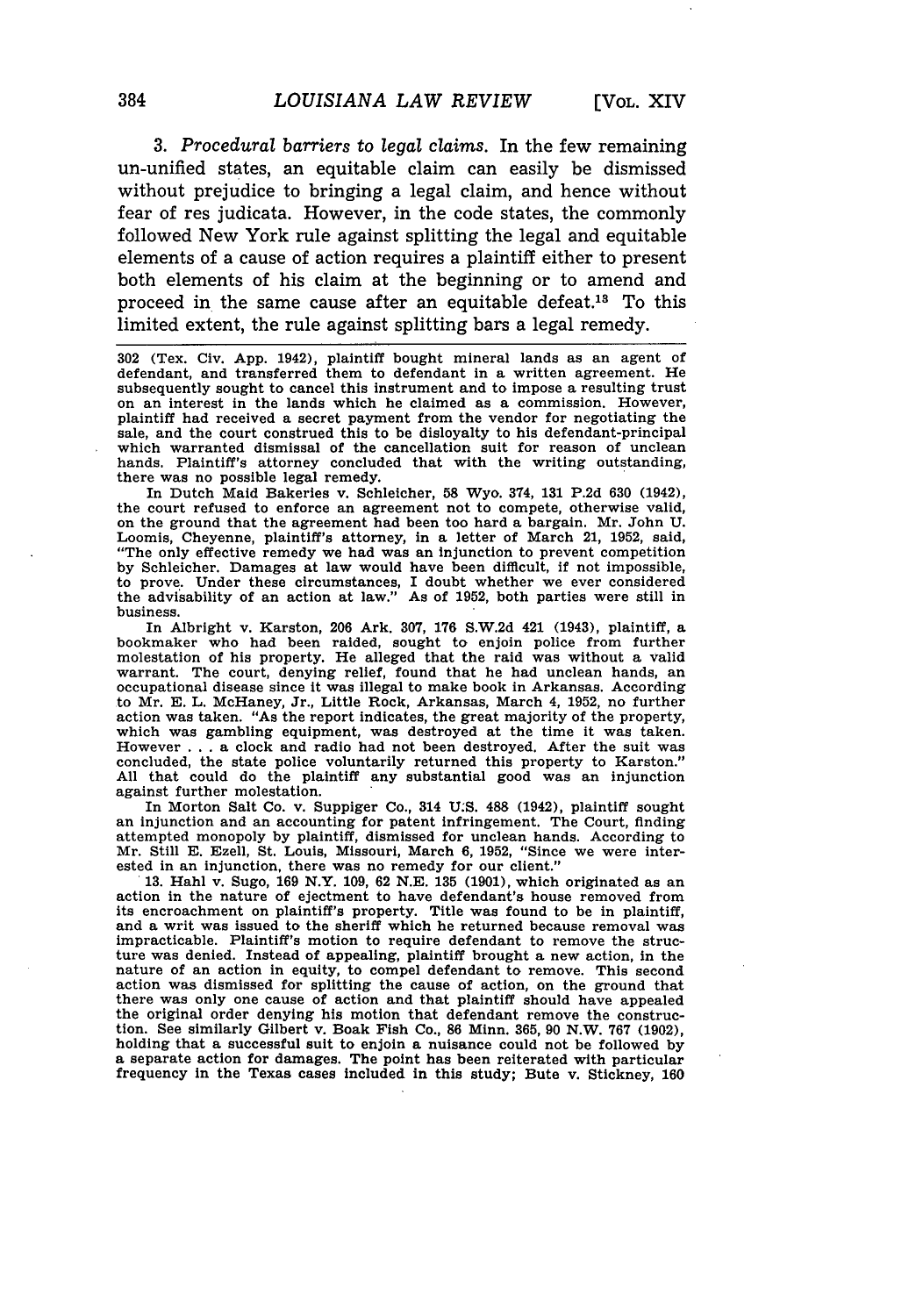Uncertainties as to the precise relationship of the clean hands doctrine, which is purely equitable, and the principle of in *pari delicto,* which is both legal and equitable, creates some problem as to whether an "equitable dismissal" based on haphazard references to both of these grounds of dismissal is res judicata in a suit for damages.<sup>14</sup>

For examples, in *MacRae v. MacRae,15* a husband to defraud creditors transferred land to his wife, and, for the same reason, they both then transferred to *B.* The wife sued the husband and *B* for reconveyance of the property, which was denied on the grounds that the parties were *in pari delicto* and had unclean hands. When the wife thereafter sued *B* for damages for breach of contract to reconvey, the court held the first decision res judicata and a bar to the suit.16 In *Furman v. Furman,* a husband and wife had put funds in joint bank accounts under fictitious names to avoid deficiency judgments and the effects of bank-

S.W.2d 302 (Tex. Civ. App. 1942); W. K. Ewing Co. v. Krueger, 152 S.W.2d 488 (Tex. Civ. App. 1941); Rabbe v. Federal Land Bank of Houston, 161 S.W.2d 1097 (Tex. Civ. App. 1942).

14. Properly considered, the rule of in *part delicto* is both a traditional subdivision of the clean hands maxim and a rule of law. Pomeroy's Equity Jurisprudence § 940 (5th ed. 1941), and see also id. § 402; Barnes v. Starr, 64 Conn. 136, 28 Atl. 980, 984 (1894). In the strict sense, *in part* delicto covers only illegal and fraudulent conduct, in which both parties are substantially equally implicit; while the clean hands rule applies to conduct which is merely unconscionable, and of course has no requirement of equivalent responsibility. Loose use of these terms can make it acutely mystifying as to whether an order denying equitable relief was intended to be rested on *in part delicto,* technically considered (in which case there can obviously be no legal relief on the theory of res judicata), or on clean hands (in which case at least theoretically there might be legal relief). An example of a conscientious effort to determine the point is the opinion of Judge Shientag, in Furman v. Furman, 34 N.Y.S.2d 699, 178 Misc. 582 (1941), more fully described infra note **18.**

**15. 37** Ariz. **307,** 294 Pac. **280 (1930).**

**16.** MacRae v. Betts, 40 Ariz. 454, 14 **P.2d 253 (1932).** Here plaintiff claimed that she had conveyed the title in trust to *B* to reconvey if he could not exchange the property at issue for property in Los Angeles. Held, that plaintiff was still relying on the original deed to establish her own title, and that the first decision was res judicata as to this. Subsequently the husband remarried and, shortly before his death, conveyed all his property to his second wife. After his death, the second wife sued the first wife (plaintiff in the above cases) alleging that the original conveyance was void as against creditors of the husband's estate. The second wife was the only creditor, and this **by** virtue of having paid the funeral expenses. The second wife's suit was dismissed on the ground of *her* unclean hands, since it was the transfer of his property to her immediately before death that made the estate unable to pay its debts. MacRae v. MacRae, **57** Ariz. **157,** 112 **P.2d 213** (1941). (The property had come back to the first wife most circuitously; she had mortgaged the property to her lawyers as security for legal fees before the Arizona Supreme Court's decision in the first case of the sequence of three. After the second case, the lawyers sued her and Betts to foreclose the mortgage; it was foreclosed, and after title had been acquired **by** the lawyers, it was deeded **by** them back to their client, the first wife.)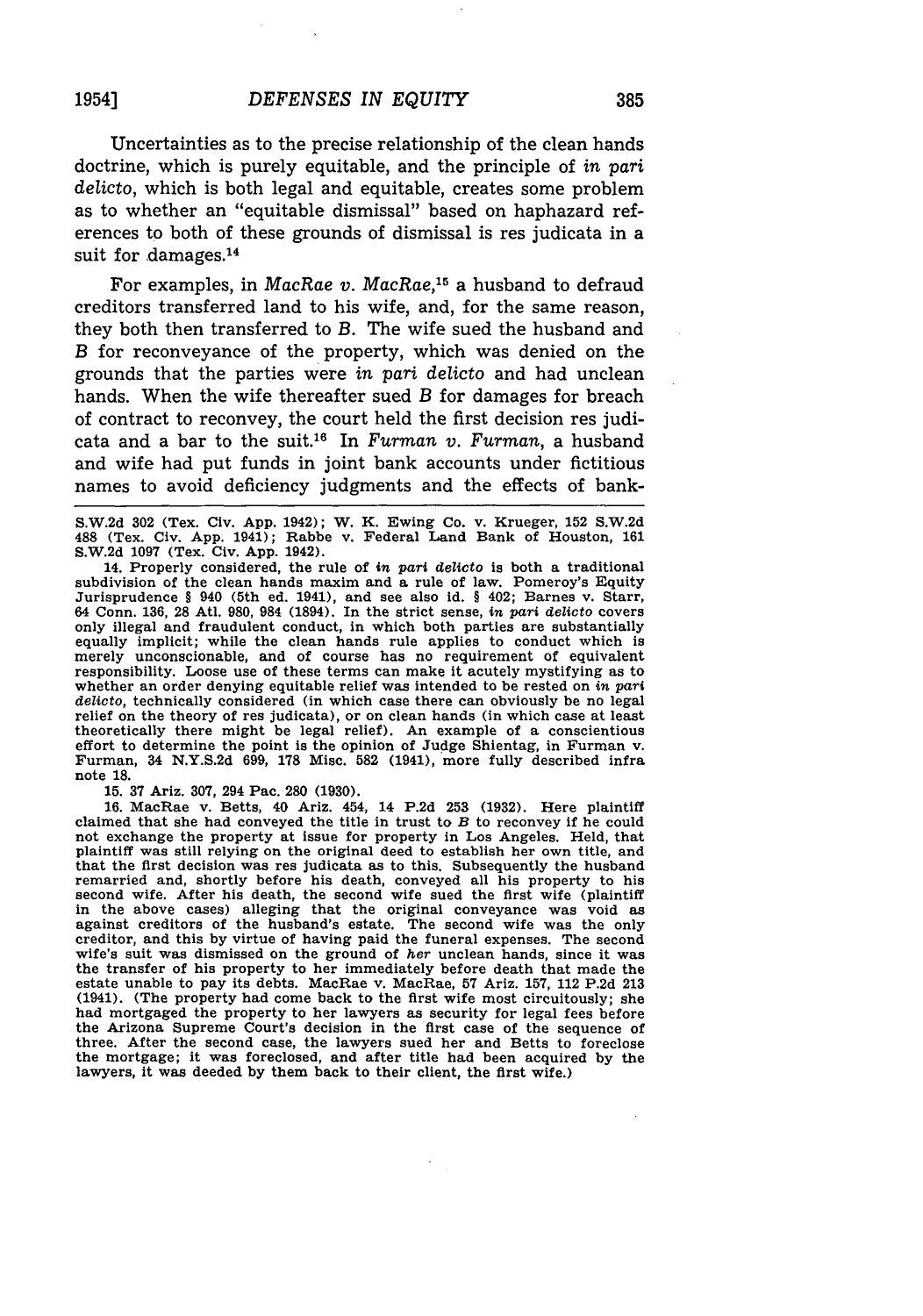ruptcy. The wife withdrew the funds, investing part of them in an annuity, and the husband sued her to recover that part of the funds and to establish a lien on the annuity policy. The court denied relief on clean hands grounds, with an allusion to the lawless purpose for which the money was deposited but with no specific reference to *in pari delicto.17* The husband then sued at law to recover money fraudulently concealed from creditors, and this second suit was barred on the grounds that since the identical facts and issues were involved, and the parties had been *in pari* delicto, the first suit was res judicata.<sup>18</sup>

4. *Practical barriers* to *legal claims.* In almost half the cases, plaintiff lost interest in the dispute. Property values had changed,<sup>19</sup> damages were not worth the bother,<sup>20</sup> the case had become moot,<sup>21</sup> the only solvent defendant had been absolved of

After the text decision, the wife purchased the deficiency judgment which the couple had been trying to escape. The cost was low, and she used part of "the very money" she had stolen from her husband, vesting the deficiency judgment in her paramour. In a suit against the wife and her paramour to declare the husband the owner of the deficiency judgment, the defendants offered the defenses of res judicata and clean hands. Since the parties were different, res judicata was not applicable; and while the court had considered the parties' misdeeds equal when the wife bought an annuity, it held that when she bought a deficiency judgment for the purpose of helping her friend to harass her husband, she had gone too far; her con- duct had become so much worse than her husband's that he was allowed to proceed. Furman v. Krauss, 175 Misc. 1018, 26 N.Y.S.2d 121 (1941), aff'd without opinion, 262 App. Div. 1016, **30** N.Y.S.2d 848 (1941) (but see for related discussion of the case, Furman v. Furman, 262 App. Div. 512, 513, **30 N.Y.S.2d 516, 517** [1941)).

**19.** W. K. Ewing Co. v. Krueger, **152 S.W.2d 488** (Tex. Civ. App. 1941). The apartment building at issue in a suit for specific performance of a purchase contract was sold to another person at a higher price.

20. McKee v. Fields, **187** Ore. **323,** 210 **P.2d 115** (1949). Plaintiff sought a mandatory injunction to compel defendant to remove a cement wall which encroached from  $\frac{1}{2}$  inch to  $4\frac{3}{4}$  inches on plaintiff's property. While the suit was pending, defendant made legitimate efforts to have a third person buy plaintiff's property with a view to settlement of the boundary dispute, and plaintiff dissuaded the third person with a fanciful argument that the purchase would be illegal. This conduct was held to amount to unclean hands on the part of plaintiff, and the court dismissed the suit. Mr. Harold **A.** Olson, North Bend, Oregon, December **3, 1951,** wrote that, "This seems to be one of those cases in which many interesting and difficult points of law could be raised, but in actual practice when the value of property is small, neither the client nor the attorney can afford to spend time and effort which might be necessary to exhaust all legal possibilities and remedies. There seems to be a theoretical and a practical side to the practice of law."

21. In Bourianoff v. Metropolitan Life Ins. Co., **29 N.Y.S.2d 50** (1941), aff'd without opinion **263 App.** Div. 802, **32 N.Y.S.2d 129** (1941), plaintiff sought

<sup>17. 17</sup> N.Y.S.2d 907 (1939), aff'd without opinion 259 App. Div. 988, 20 N.Y.S.2d 1017 (1940), appeal dismissed 284 N.Y. 591, 29 N.E.2d 666 (1940).

<sup>18.</sup> Furman v. Furman, 262 App. Div. 512, 30 N.Y.S.2d 516 (1941), two judges dissenting on the ground that since the original dismissal was on clean hands grounds, plaintiff might still be entitled to recover at law; aff'd without opinion 287 N.Y. 772, 40 N.E.2d 643 (1942).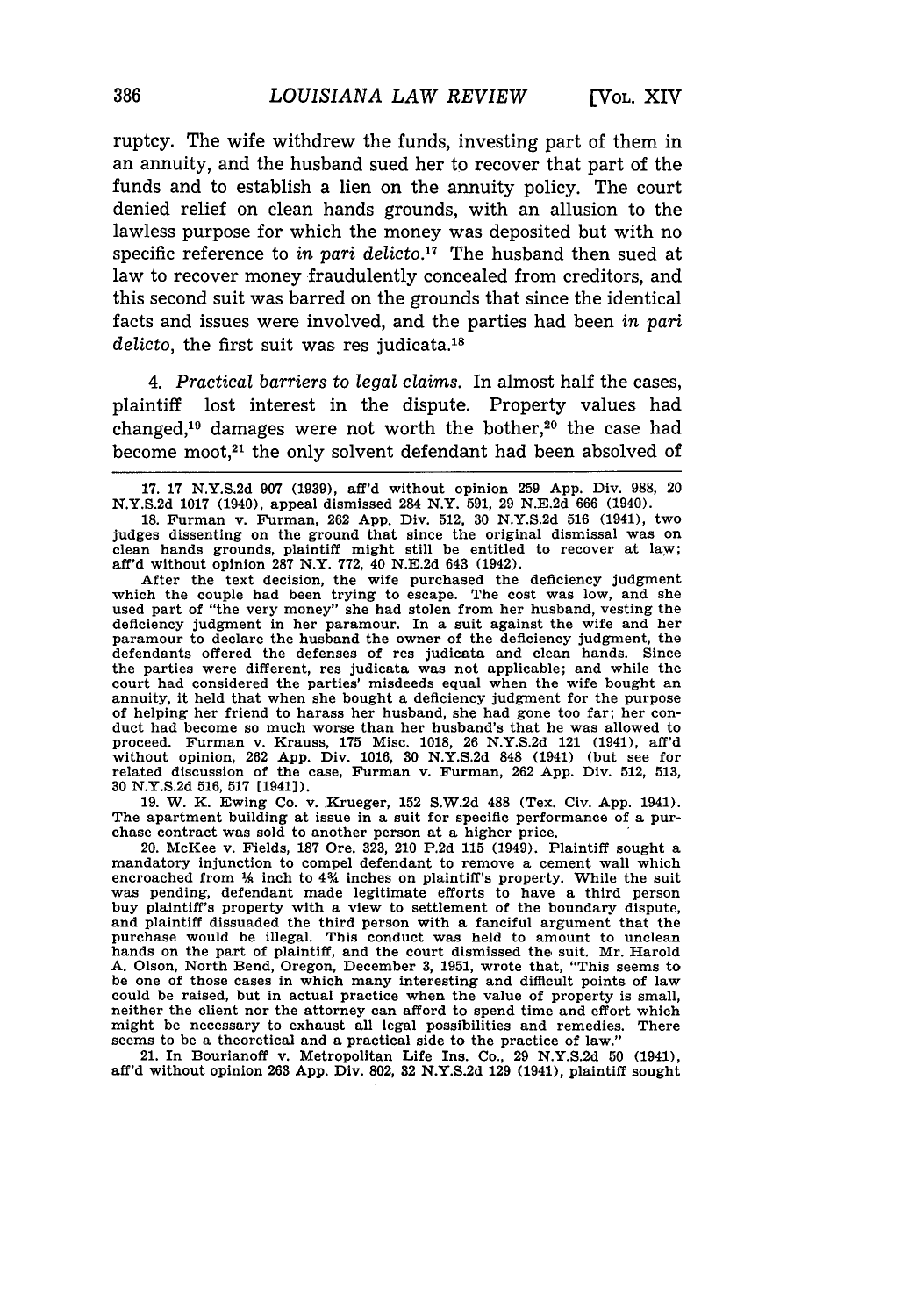any responsibility, $2<sup>2</sup>$  and so on through all the practical alternatives<sup>23</sup>-including one case in which the plaintiff solved at least this one of his problems by marrying the defendant.<sup>24</sup> In one

to compel defendant landlord to permit telephone company employees to install telephone wires for service to plaintiff. Defendant's reluctance stemmed from an underlying labor dispute involving other persons working on the project. The request was denied, and plaintiff was left to his remedy at law. Mr. Walter G. Merritt, New York City, July 3, 1951, replied, "In the course of time, however, which elapsed the building trades working on the Parkchester development finished their work so that they lost their strategic position to prevent the telephone employees from resuming work and completing the job. The result was that finally after many extensions of time the case was dismissed as moot."

In Crouch Transp. System v. Hargus, 35 F. Supp. 148 (W.D. Mo. 1938), a decision denying an injunction against the state's interference with plaintiff's business resulted in a dissolution of plaintiff corporaton and its withdrawal from Missouri, mooting the issue. In Devon Knitwear Co. v. Levinson, 19 N.Y.S.2d 102, 173 Misc. 779 (1940), dismissal of an application for an injunction against picketing was followed by settlement of the labor dispute, which mooted the matter. In Renaud Sales Co. v. Davis, 104 **F.2d 683** (1st Cir. **1939),** an application for injunction against infringement of trademark and unfair competition was dismissed for want of clean hands; but plaintiff company had been formed only to liquidate an inventory, and the **job** was done **by** the time the case was over.

22. In Savings Building **&** Loan Ass'n v. McCall, 20 Tenn. **App. 68, 95 S.W.2d 933 (1935),** the net effect of a complicated fact situation was that a claim was made on a destroyed note against the maker and two sureties. The case was dismissed as to the only solvent defendant because of a want of clean hands **by** the plaintiff. Mr. Kent Herrin, Johnson City, Tennessee, Sep-tember 4, **1951,** reported that the release of the solvent defendant had the effect of making any further action appear valueless, and hence no further legal action followed.

**23.** In Neely v. Merchants Trust Co. of Red Bank, **N.J., 113 F.2d 953 (3d** Cir. 1940), cert. denied **311 U.S. 705** (1940), plaintiff was completely out of funds, so that it was unlikely that he went further for this reason if for no other. In Heffron v. Rosenberg, **51** Cal. **App.2d 156,** 124 **P.2d** 74 (1942), any further action would have required one of the parties to admit perjury in a prior suit, and this was sufficient to deter further proceedings.

In Abell v. Safe Deposit **&** Trust Co., **192 Md.** 438, 64 **A.2d** 722 (1949), the losing party took no further action because he was substantially satisfied with the results of his "loss." A company had issued **1,000** bonds, to be redeemed serially, secured **by** a **\$1,000,000** mortgage. Almost all the bonds had been redeemed **by** the time of suit except plaintiff's **\$13,000** worth, and defendant, trustee of the mortgage, had relinquished the mortgage to the company. Plaintiff sued to set aside that release as void. The court, agreeing that the trustee had no power to relinquish the mortgage so long as any bonds were outstanding, felt that it was unconscionable to maintain a **\$1,000,000** mortgage to cover a **\$13,000** debt, particularly when the company needed capital to expand. The court therefore denied the equitable remedy, suggesting methods of obtaining damages. The attorney involved replied to our inquiry that his client secured, **by** virtue of this decision, what he really wanted; since the decision, the trustee has called the bonds serially and on the date of redemption, as provided in the original indenture, and interest is meanwhile being regularly paid. In case of any default, it will be time enough for the client to avail himself of the legal remedies suggested **by** the decision.

24. Coker v. Supreme Industrial Life Ins. Co., 43 So.2d **556** (La. **App. 1950).** Plaintiff, alleging ownership of the stock in the hands of the individual defendant on the ground that he had paid for them and had vested them in defendant only to qualify her for the board of directors, sued to enjoin her from exercising control of the stock and the company from holding any meetings of stockholders. The suit was dismissed on clean hands grounds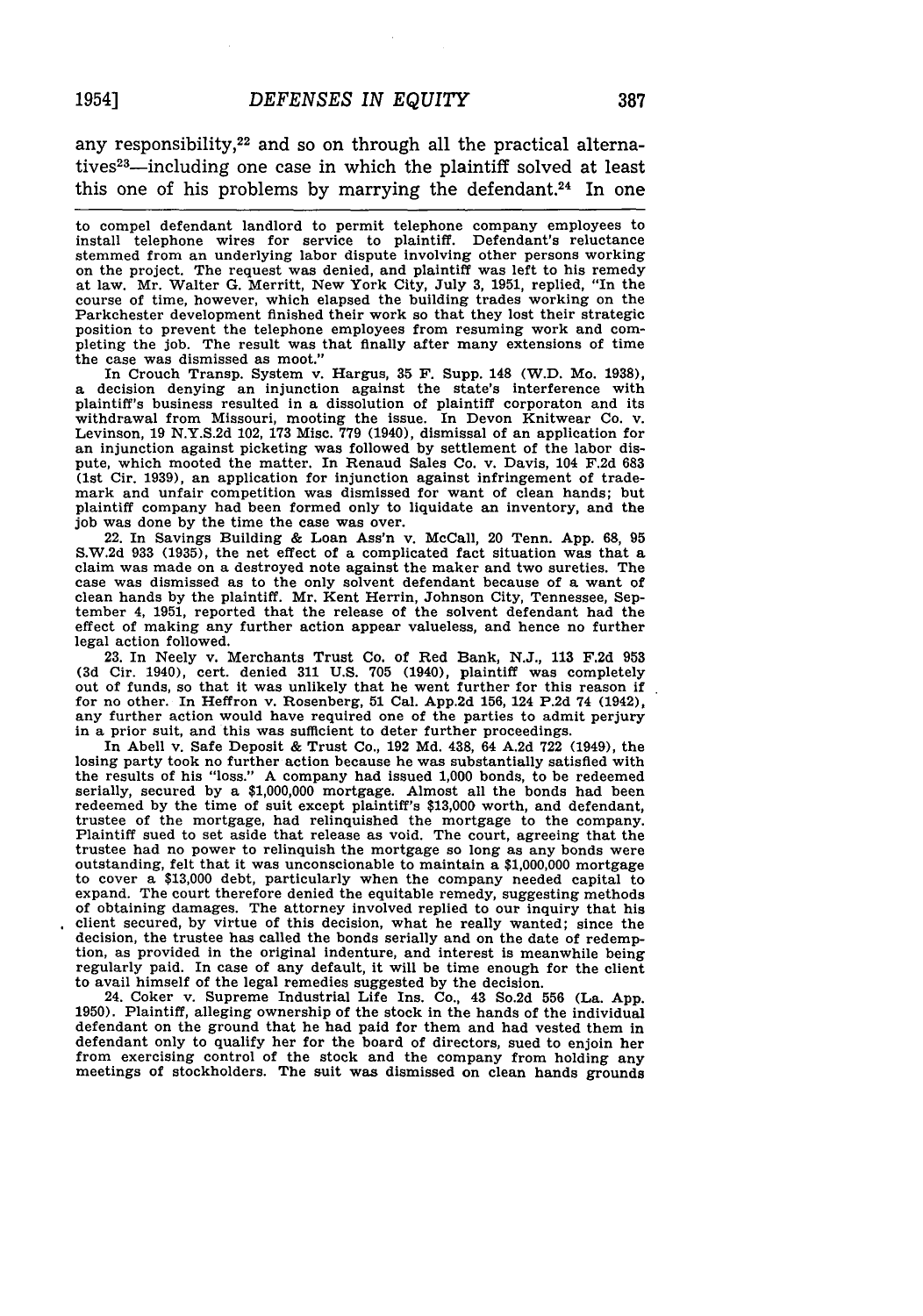instance in which an action at law might have succeeded, plaintiff left the jurisdiction for personal reasons and abandoned the suit.<sup>25</sup> In another case, a vendor seeking specific performance became most content to forget the matter when his property increased in value by 50 per cent while the equitable suit was on appeal.<sup>26</sup>

5. *Settlements.* Six cases were settled after the equitable defeat, with none of them involving any benefit to the plaintiff based on a theory of a residual legal interest. An example of a settlement which did no more than clean up the muddle left by the equitable decision is *Gavina v. Smith,27* in which defendant had an option for an oil and gas lease from plaintiff. Defendant tendered his funds, which plaintiff rejected, and defendant paid the money in escrow. Plaintiff sued to quiet title, alleging that defendant's exercise of the option created only an executory contract to make a lease. The court denied relief for want of clean hands, since plaintiff's own behavior had prevented execution of the contract. The decision left plaintiff with land to which he could not quiet title, and defendant with an option he could not enforce. The parties settled with a new lease.

The parties were left in a similarly unsatisfactory state in *Byers v. Fuller.28* Plaintiff leased oil and gas lands to defendant, defendant having an option to purchase and an obligation to clean the wells. Plaintiff sued to recover possession when defendant failed to clean wells, and defendant counterclaimed for specific performance of the option. The court refused possession to plaintiffs, because there was no forfeiture provision in the

2& **58** F. Supp. **570 (E.D. Ky.** 1945).

because of a statutory requirement that directors be bona fide shareholders. This decision precluded the injunction but did not settle the issue of owner-ship of the stock, and the case was fixed for trial on that point. It was subsequently dismissed because of the marriage.

<sup>25.</sup> Rech v. Borst, **63 N.Y.S.2d 552** (1946), was an action of specific performance of a contract to purchase land which was dismissed because of misrepresentations by the plaintiff which were neither fraudulent nor malicious. Plaintiff then left the state for unrelated business reasons, and abandoned the matter.

**<sup>26.</sup>** Clay v. Landreth, **187** Va. **169,** 45 **S.E.2d 875** (1948) was a suit for spe**cific** performance **by** a vendor on a land contract. It was dismissed on the ground that plaintiff had known and defendant had not of impending zoning alteration which would make the land useless for defendant's purposes, and that therefore it would be inequitable to enforce the contract specifically. Mr. James P. Hart, Jr., Roanoke, Virginia, February 4, **1952,** wrote, "While the case was being tried in the appellate court and shortly subsequently thereto land values advanced to such an extent that it became obvious to the plaintiff that the land had advanced from the **\$8,000** contract price to about \$12,000. Therefore, there was no action at law and no settlement." **27. 25** Cal.2d **501,** 154 **P.2d 681** (1944).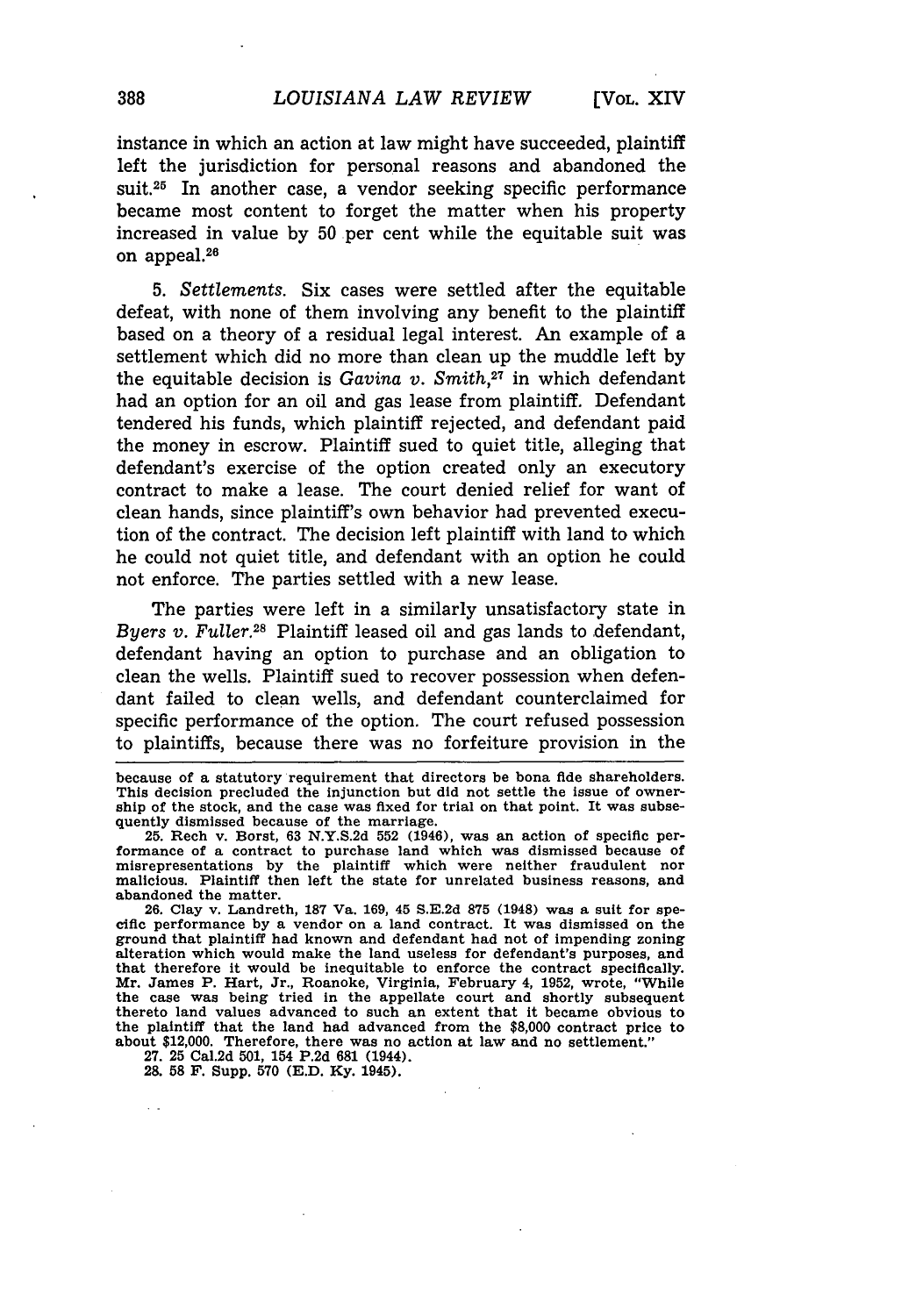lease, but it also refused specific performance on the theory that defendant had unclean hands for failing to comply with the agreement to clean the wells. This left plaintiff as lessor of lands of which he could not get possession, and defendant as lessee of lands he wanted to own. In settlement, plaintiff bought the surrender of the lease for the amount of defendant's original investment plus a good consideration.

The other settlements also attached no value to a theoretically still extant legal claim. Here, as in all the other categories discussed, the plaintiff in fact lost as much by his equitable defeat as if his defeat had been theoretically complete.

#### *Conclusions*

In view of the smallness of the sample, only tentative conclusions can be offered. These are:

First, a defeat because of a defense in equity is in fact final, regardless of theoretical reservations.

Second, that in one basic sense the legal system is operating satisfactorily in these cases. One proceeding ought to terminate these matters without duplicating litigation even in the same case, and the system as it works almost never results in second proceedings.

Third, there is here at least a possibility of serious judicial self-deception. Whether judges are deluded on this score is not known, and it is possible that, when they recite a "seek thy relief at law," they are aware that this is only a form of words. If, however, the judge occasionally denies an equitable remedy because he really believes that a legal remedy somehow remains, and if without that mistaken belief he might have given judgment for the plaintiff, then serious injustice is done.

If all the defenses in equity under discussion here were bodily and overtly taken out of the cloud of conscience and transferred to law, this particular small problem would disappear. This study is obviously not broad enough to warrant a conclusion as to the wisdom of such a transfer. It is broad enough to suggest that so far as claimants in equity are concerned such a transfer would not cost them anything substantial; and it might help them by increasing the conscious responsibility of the judge.

At a minimum, the law should be rewritten to dispel any